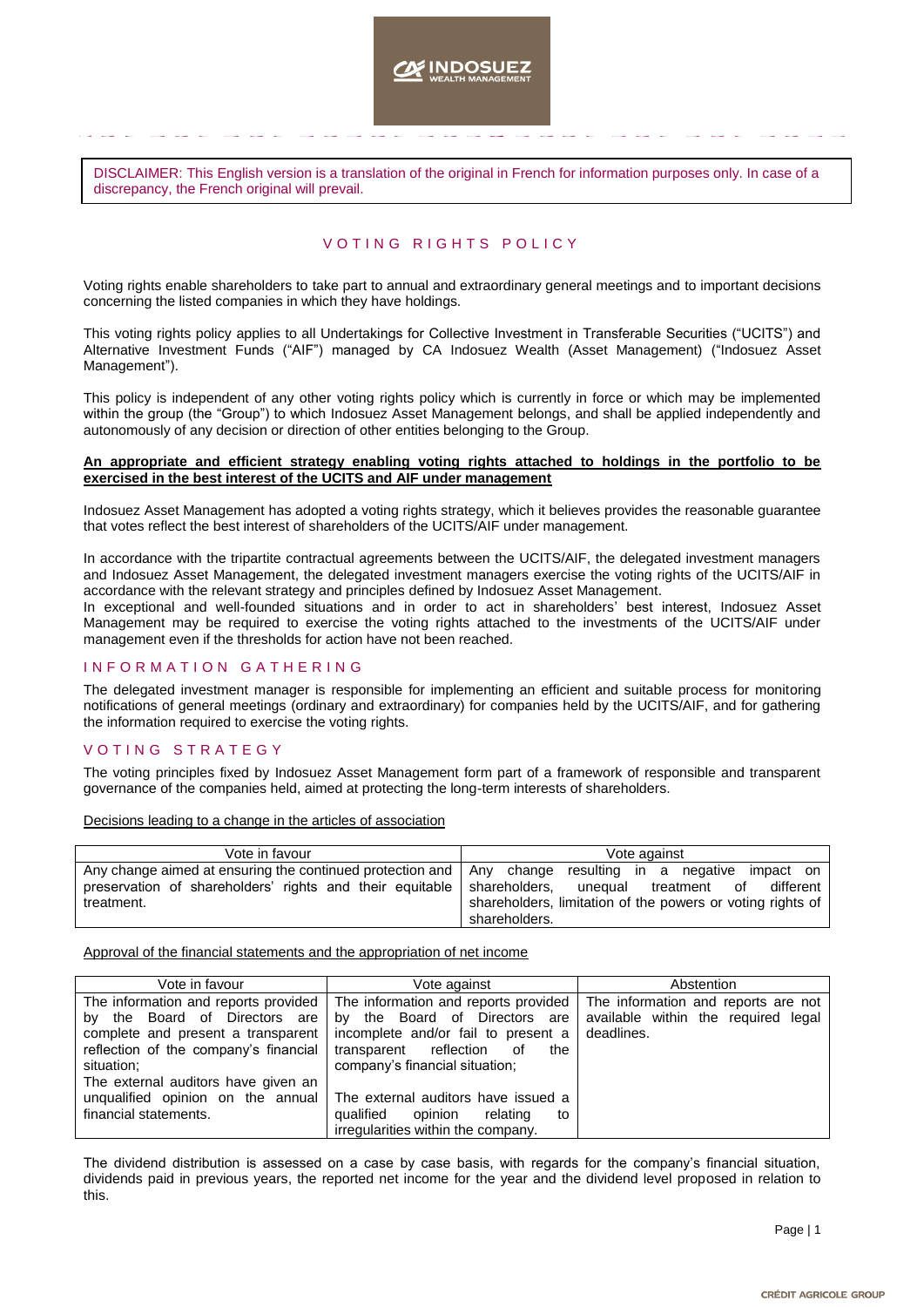The appointment and dismissal of the management bodies

| Vote in favour                                                                                                                                              | Vote against                                                                                                                                                                                                                                           |  |  |  |
|-------------------------------------------------------------------------------------------------------------------------------------------------------------|--------------------------------------------------------------------------------------------------------------------------------------------------------------------------------------------------------------------------------------------------------|--|--|--|
| There are no queries regarding any potentially contentious<br>behaviour or failure to provide sound and transparent<br>governance by the management bodies; | Gaps have been identified in the sound and transparent<br>governance of the company;                                                                                                                                                                   |  |  |  |
| The appointment/dismissal of the management bodies to<br>be voted on does not question the soundness of the                                                 | Legal action has been initiated concerning potentially<br>contentious behaviour;                                                                                                                                                                       |  |  |  |
| corporate structure.                                                                                                                                        | The external auditor's report on the annual financial<br>statements includes serious reserves questioning the<br>sound and transparent management of the company or<br>the external auditor has refused to certify the annual<br>financial statements. |  |  |  |

Remuneration of the management bodies

| Vote against                                                                                              |  |  |
|-----------------------------------------------------------------------------------------------------------|--|--|
| Remuneration (fixed or variable) has been raised in a<br>manner which is unjustified and/or unreasonable; |  |  |
| Variable remuneration is not subject to transparent and<br>relevant performance criteria.                 |  |  |
|                                                                                                           |  |  |

## Mergers – acquisitions - restructuring

Each merger, acquisition and restructuring shall be analysed on a case by case basis.

| Vote in favour                                           | Vote against                                            |
|----------------------------------------------------------|---------------------------------------------------------|
| The envisaged transaction makes long-term commercial or  | The envisaged transaction is not equitable and does not |
| strategic sense for the company and/or the shareholders; | respect shareholder value;                              |
|                                                          |                                                         |
| The envisaged transaction results in better governance:  | The transaction is not part of the company's strategic, |
|                                                          | economic or commercial development or does not          |
| Shareholder interests and value are maintained.          | improve its governance.                                 |
|                                                          |                                                         |

Decisions related to corporate social responsibility

| Vote in favour                                                                                                                                                  | Vote against                                 |  |  |  |
|-----------------------------------------------------------------------------------------------------------------------------------------------------------------|----------------------------------------------|--|--|--|
| Any change to ensure good governance respecting best   Any change with a negative impact on good governance<br>practice in the area of social and environmental | and social and environmental responsibility. |  |  |  |
| responsibility.                                                                                                                                                 |                                              |  |  |  |

## **Other subjects**

Any other issue to be voted on by shareholders shall be analysed by the delegated investment manager and the direction of the vote shall be based on the individual proposal with regards for the following general guidelines:

| Vote in favour                     |     |             | Vote against                      |      |                    | Abstention                              |             |    |                                    |
|------------------------------------|-----|-------------|-----------------------------------|------|--------------------|-----------------------------------------|-------------|----|------------------------------------|
| The subject on which shareholders  |     |             | The subject on which shareholders |      |                    | The information relating to the subject |             |    |                                    |
| are asked to vote aims to improve: |     |             | are asked to vote is contrary to: |      |                    | on which shareholders are asked to      |             |    |                                    |
|                                    | the | long-term   | interests                         | of I | $\blacksquare$ the | long-term                               | interests   | 0f | vote is incomplete, unclear or not |
| shareholders:                      |     |             | shareholders:                     |      |                    | sufficiently clear.                     |             |    |                                    |
|                                    | the | company's   | sustainable                       |      | $\blacksquare$ the | company's                               | sustainable |    |                                    |
| development;                       |     |             |                                   |      | development :      |                                         |             |    |                                    |
|                                    | the | principles  | οf                                | good |                    | • the principles of good governance.    |             |    |                                    |
|                                    |     | governance. |                                   |      |                    |                                         |             |    |                                    |

The delegated investment manager shall also ensure that voting is always in line with the investment aims and policies of the UCITS/AIF involved.